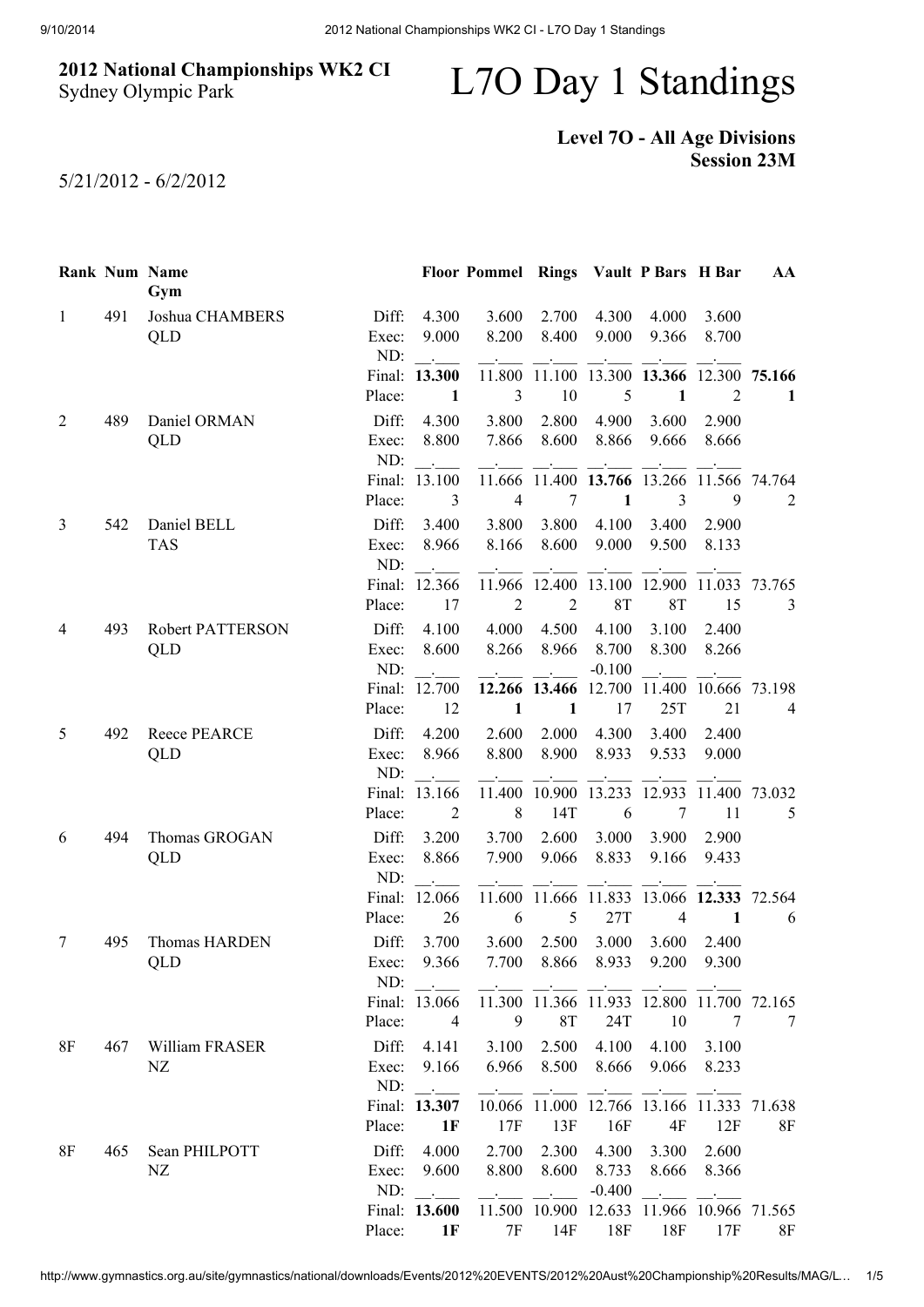| 9/10/2014 |     |                             |                  |                                | 2012 National Championships WK2 CI - L7O Day 1 Standings |                         |                   |                                                |                |        |
|-----------|-----|-----------------------------|------------------|--------------------------------|----------------------------------------------------------|-------------------------|-------------------|------------------------------------------------|----------------|--------|
| $8\,$     | 431 | <b>Joel O'NEILL</b>         | Diff:            | 4.400                          | 3.500                                                    | 3.300                   | 4.100             | 4.000                                          | 2.900          |        |
|           |     | <b>NSW</b>                  | Exec:            | 8.133                          | 6.500                                                    | 8.266                   | 8.766             | 8.700                                          | 9.000          |        |
|           |     |                             | ND:              | $-0.100$                       |                                                          |                         |                   |                                                |                |        |
|           |     |                             |                  | Final: 12.433                  |                                                          |                         |                   | 10.000 11.566 12.866 12.700 11.900 71.465      |                |        |
|           |     |                             | Place:           | 14T                            | 18                                                       | 6                       | $12*$             | 11T                                            | 4              | 8      |
| 9         | 564 | Nicholas SILAGY             | Diff:            | 3.700                          | 1.600                                                    | 3.200                   | 4.100             | 3.400                                          | 2.500          |        |
|           |     | <b>VIC</b>                  | Exec:            | 9.033                          | 7.866                                                    | 7.700                   | 8.766             | 9.633                                          | 9.300          |        |
|           |     |                             | ND:<br>Final:    | 12.733                         | 9.466                                                    | 10.900                  | 12.866            | 13.033                                         | 11.800         | 70.798 |
|           |     |                             | Place:           | $10*$                          | 24                                                       | 14T                     | $12*$             | 5                                              | 5              | 9      |
| 10F       | 464 | Ashley COUDIS-BONNIFACE     | Diff:            | 3.900                          | 2.700                                                    | 3.100                   | 4.900             | 3.600                                          | 2.600          |        |
|           |     | NZ                          | Exec:            | 9.333                          | 6.833                                                    | 6.300                   | 9.233             | 9.533                                          | 8.466          |        |
|           |     |                             | ND:              |                                |                                                          |                         |                   |                                                |                |        |
|           |     |                             | Final:           | 13.233                         | 9.533                                                    | 9.400                   | 14.133            | 13.133                                         | 11.066         | 70.498 |
|           |     |                             | Place:           | 2F                             | 23F                                                      | 38F                     | 1F                | 4F                                             | 15F            | 10F    |
| 10        | 490 | <b>Jack GLENDENNING</b>     | Diff:            | 4.000                          | 3.200                                                    | 2.400                   | 4.100             | 3.500                                          | 2.400          |        |
|           |     | QLD                         | Exec:            | 8.233                          | 7.966                                                    | 8.000                   | 8.733             | 9.166                                          | 8.600          |        |
|           |     |                             | ND:              |                                |                                                          |                         |                   |                                                |                |        |
|           |     |                             |                  | Final: 12.233                  |                                                          |                         |                   | 11.166 10.400 12.833 12.666 11.000 70.298      |                |        |
|           |     |                             | Place:           | 19T                            | 10                                                       | 23                      | 15                | 12                                             | 16             | 10     |
| 11        | 488 | <b>Cale RANKIN</b>          | Diff:            | 3.700                          | 2.500                                                    | 2.100                   | 4.300             | 3.300                                          | 2.400          |        |
|           |     | QLD                         | Exec:            | 9.033                          | 7.266                                                    | 8.833                   | 9.066             | 9.066                                          | 8.733          |        |
|           |     |                             | ND:              |                                |                                                          |                         |                   |                                                |                |        |
|           |     |                             | Final:<br>Place: | 12.733<br>$10*$                | 20                                                       | 13                      | 2T                | 9.766 10.933 13.366 12.366 11.133 70.297<br>14 | 14             | 11     |
|           |     |                             |                  |                                |                                                          |                         |                   |                                                |                |        |
| 12        | 558 | Brayden JAMES<br><b>VIC</b> | Diff:<br>Exec:   | 4.300<br>8.500                 | 2.800<br>7.966                                           | 2.700<br>7.600          | 4.100<br>8.333    | 3.800<br>9.200                                 | 2.100<br>8.833 |        |
|           |     |                             | ND:              |                                |                                                          |                         |                   |                                                |                |        |
|           |     |                             | Final:           | $\ddot{\phantom{a}}$<br>12.800 | 10.766                                                   | 10.300                  | 12.433            | 13.000                                         | 10.933         | 70.232 |
|           |     |                             | Place:           | 9                              | 12                                                       | 26T                     | 20                | 6                                              | 17             | 12     |
| 13        | 430 | Jae NAGEL                   | Diff:            | 3.900                          | 2.100                                                    | 3.300                   | 4.300             | 4.000                                          | 2.900          |        |
|           |     | <b>NSW</b>                  | Exec:            | 8.333                          | 5.833                                                    | 8.400                   | 8.533             | 9.333                                          | 9.033          |        |
|           |     |                             | ND:              |                                |                                                          |                         | $-0.100$          |                                                |                |        |
|           |     |                             |                  | Final: 12.233                  |                                                          |                         |                   | 7.933 11.700 12.733 13.333 11.933 69.865       |                |        |
|           |     |                             | Place:           | 19T                            | 35                                                       | $\overline{4}$          | 16                | $\overline{2}$                                 | 3              | 13     |
| 14        | 435 | Rasmus BRETH - PETERSEN     | Diff:            | 3.700                          | 2.700                                                    | 3.000                   | 4.100             | 3.700                                          | 2.400          |        |
|           |     | <b>NSW</b>                  | Exec:            | 8.000                          | 7.600                                                    | 8.366                   | 8.866             | 8.600                                          | 8.800          |        |
|           |     |                             | ND:              |                                | $\sim 1000$ km s $^{-1}$                                 |                         |                   |                                                |                |        |
|           |     |                             |                  | Final: 11.700                  |                                                          |                         |                   | 10.300 11.366 12.966 12.300 11.200 69.832      |                |        |
|           |     |                             | Place:           | 34T                            | 15                                                       | <b>8T</b>               | 10                | 15                                             | 13             | 14     |
| 15F       | 466 | Taine MURRAY                | Diff:            | 4.000                          | 2.800                                                    | 3.000                   | 4.100             | 3.400                                          | 2.500          |        |
|           |     | NZ                          | Exec:<br>ND:     | 8.600<br>$-0.100$              | 8.433                                                    | 7.033                   | 7.933             | 9.300                                          | 8.766          |        |
|           |     |                             |                  | Final: 12.500                  |                                                          | the company of the com- | <b>Contractor</b> | 11.233 10.033 12.033 12.700 11.266 69.765      |                |        |
|           |     |                             | Place:           | 14F                            | 10F                                                      | 32F                     | 24F               | 11F                                            | 12F            | 15F    |
| 15        | 436 | Shoji ISOMOTO               | Diff:            | 3.900                          | 2.600                                                    | 2.900                   | 4.100             | 3.800                                          | 3.100          |        |
|           |     | <b>NSW</b>                  | Exec:            | 8.933                          | 7.333                                                    | 7.266                   | 9.000             | 7.533                                          | 8.633          |        |
|           |     |                             | ND:              | $\sim 10^{-10}$                |                                                          |                         |                   |                                                |                |        |
|           |     |                             |                  | Final: 12.833                  |                                                          |                         |                   | 9.933 10.166 13.100 11.333 11.733 69.098       |                |        |
|           |     |                             | Place:           | 7T                             | 19                                                       | 30                      | <b>8T</b>         | 29                                             | 6              | 15     |
| 16        | 432 | Julien HORROCKS             | Diff:            | 3.900                          | 2.500                                                    | 2.400                   | 4.100             | 3.000                                          | 2.300          |        |
|           |     | <b>NSW</b>                  | Exec:            | 9.000                          | 8.200                                                    | 8.133                   | 8.800             | 8.833                                          | 7.800          |        |
|           |     |                             | ND:              | $\sim 10^{-10}$                |                                                          |                         |                   |                                                |                |        |
|           |     |                             |                  | Final: 12.900                  |                                                          |                         |                   | 10.700 10.533 12.900 11.833 10.100 68.966      |                |        |
|           |     |                             | Place:           | 6                              | 14                                                       | 21T                     | 11                | 20                                             | 30             | 16     |
| 17        | 433 | Mitchell DAWSON             | Diff:            | 3.800                          | 3.400                                                    | 3.000                   | 4.300             | 3.900                                          | 2.100          |        |
|           |     | <b>NSW</b>                  | Exec:            | 8.100                          | 8.233                                                    | 7.766                   | 9.066             | 6.500                                          | 8.133          |        |
|           |     |                             | ND:              |                                |                                                          |                         |                   |                                                |                |        |

http://www.gymnastics.org.au/site/gymnastics/national/downloads/Events/2012%20EVENTS/2012%20Aust%20Championship%20Results/MAG/L… 2/5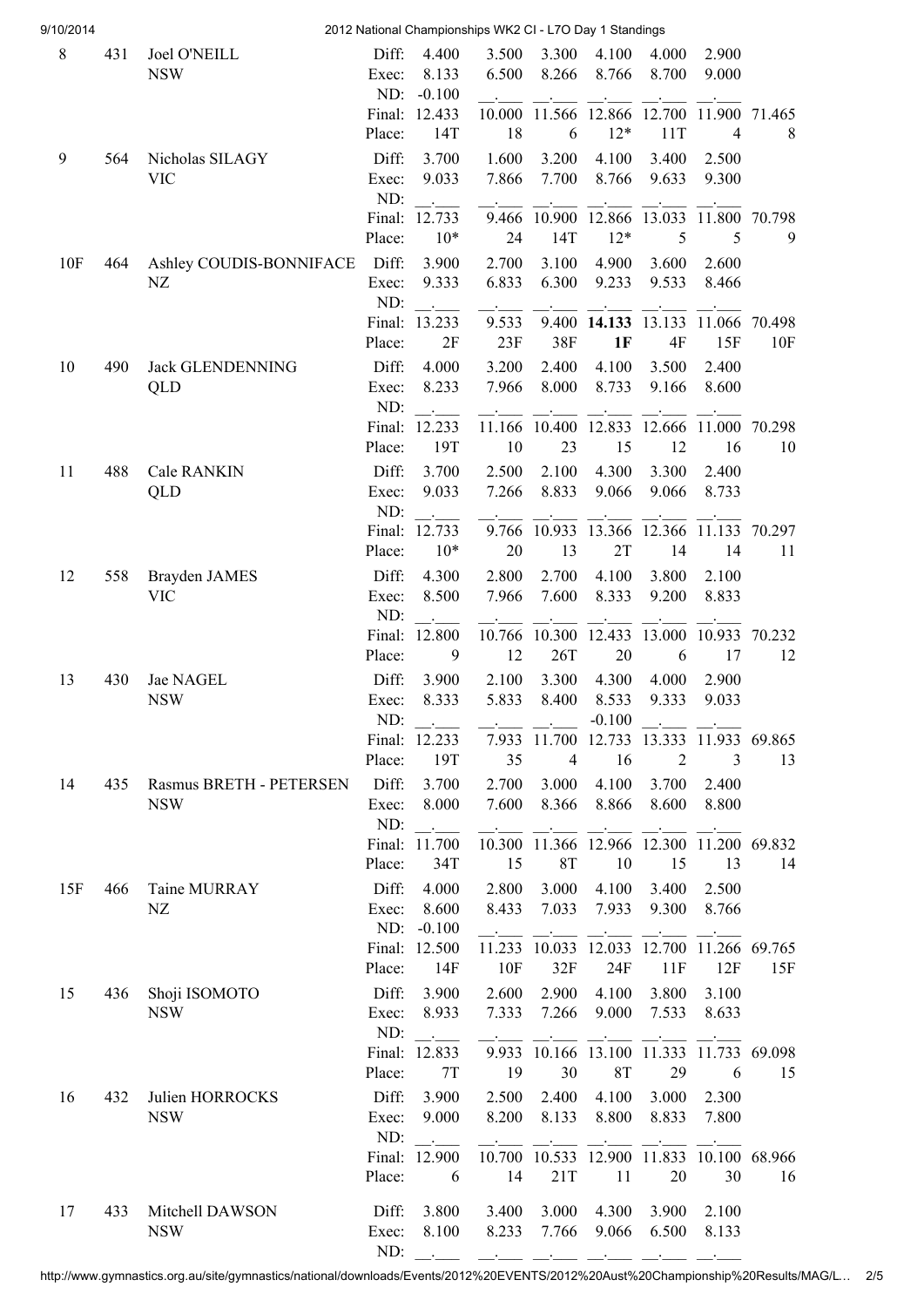| 9/10/2014 |     |                                  | 2012 National Championships WK2 CI - L7O Day 1 Standings |                                                            |                                                   |                        |                                   |                                                 |                      |                            |  |
|-----------|-----|----------------------------------|----------------------------------------------------------|------------------------------------------------------------|---------------------------------------------------|------------------------|-----------------------------------|-------------------------------------------------|----------------------|----------------------------|--|
|           |     |                                  | Place:                                                   | Final: 11.900<br>29T                                       | 5                                                 | 17                     | 2T                                | 11.633 10.766 13.366 10.400 10.233 68.298<br>38 | 26T                  | 17                         |  |
| 18        | 543 | Dylan POPOWSKI<br><b>TAS</b>     | Diff:<br>Exec:<br>ND:                                    | 3.200<br>8.500<br>$\Delta \sim 10^{-11}$                   | 3.300<br>8.166                                    | 2.500<br>8.300         | 3.000<br>8.900                    | 3.400<br>8.766                                  | 2.300<br>7.766       |                            |  |
|           |     |                                  |                                                          | Final: 11.700                                              |                                                   | 11.466 10.800 11.900   |                                   | 12.166 10.066 68.098                            |                      |                            |  |
| 19        | 429 | <b>Brennan CZINNER</b>           | Place:<br>Diff:                                          | $34*$<br>3.900                                             | 7<br>2.200                                        | 16<br>2.600            | 26<br>4.300                       | 16<br>3.600                                     | 31<br>2.500          | 18                         |  |
|           |     | <b>NSW</b>                       | Exec:<br>ND:                                             | 8.000<br>$\sim 10^{-11}$                                   | 7.033                                             | 7.733                  | 8.900                             | 8.266                                           | 8.933                |                            |  |
|           |     |                                  |                                                          | Final: 11.900                                              | 9.233                                             | 10.333                 | 13.200                            | 11.866 11.433 67.965                            |                      |                            |  |
|           |     |                                  | Place:                                                   | 29T                                                        | 26                                                | 25                     | 7                                 | 18T                                             | 10                   | 19                         |  |
| 20        | 561 | Luke ZELLNER<br><b>VIC</b>       | Diff:<br>Exec:<br>ND:                                    | 4.300<br>8.733<br>$\sim$                                   | 2.800<br>6.266                                    | 2.200<br>8.400         | 4.100<br>7.733                    | 3.500<br>9.400                                  | 2.400<br>7.833       |                            |  |
|           |     |                                  |                                                          | Final: 13.033                                              | 9.066                                             | 10.600                 | 11.833                            | 12.900                                          | 10.233               | 67.665                     |  |
|           |     |                                  | Place:                                                   | 5                                                          | 28                                                | 20                     | 27T                               | <b>8T</b>                                       | 26T                  | 20                         |  |
| 21        | 533 | <b>Kurt BENTON</b><br><b>SA</b>  | Diff:<br>Exec:<br>ND:                                    | 4.200<br>5.933                                             | 3.200<br>6.366                                    | 2.400<br>9.366         | 3.100<br>9.433                    | 3.900<br>8.133                                  | 3.000<br>8.600       |                            |  |
|           |     |                                  | Final:                                                   | 10.133                                                     | 9.566                                             | 11.766                 | 12.533                            | 12.033                                          | 11.600               | 67.631                     |  |
|           |     |                                  | Place:                                                   | 41                                                         | 22                                                | 3                      | 19                                | 17                                              | 8                    | 21                         |  |
| 22        | 405 | Benjamin GRANT<br><b>ACT</b>     | Diff:<br>Exec:<br>ND:                                    | 3.800<br>8.366                                             | 2.800<br>7.266                                    | 2.300<br>7.800         | 3.400<br>8.733                    | 3.400<br>8.200                                  | 2.500<br>8.766       |                            |  |
|           |     |                                  | Final:<br>Place:                                         | 12.166<br>23T                                              | 10.066<br>17T                                     | 10.100<br>31           | 12.133<br>23                      | 11.600<br>24                                    | 11.266 67.331<br>12T | 22                         |  |
| 23        | 600 | Benjamin HAMILTON<br>WA          | Diff:<br>Exec:                                           | 3.600<br>8.833                                             | 3.300<br>7.433                                    | 2.200<br>8.166         | 3.000<br>9.333                    | 4.100<br>7.166                                  | 2.500<br>7.666       |                            |  |
|           |     |                                  | ND:<br>Final:<br>Place:                                  | <b>Service</b><br>12.433<br>14T                            | 10.733<br>13                                      | 10.366<br>24           | 12.333<br>21                      | 30                                              | 28                   | 11.266 10.166 67.297<br>23 |  |
| 24        | 408 | Joshua REIS                      | Diff:                                                    | 3.900                                                      | 2.800                                             | 2.900                  |                                   | 3.000 3.900                                     | 2.500                |                            |  |
|           |     | <b>ACT</b>                       | Exec:<br>ND:                                             | 8.533<br>$\sim 10^{11}$ km $^{-1}$                         | 6.133                                             |                        | 5.866 8.933                       | 8.666                                           | 8.400                |                            |  |
|           |     |                                  |                                                          | Final: 12.433                                              | 8.933                                             |                        |                                   | 8.766 11.933 12.566 10.900 65.531               |                      |                            |  |
|           |     |                                  | Place:                                                   | 14T                                                        | 30                                                | 40                     | 24T                               | 13                                              | 18                   | 24                         |  |
| 25        |     | 603 Matthew GOODGER<br><b>WA</b> | Diff:<br>Exec:<br>ND:                                    | 3.400<br>8.466<br>$\mathcal{L}$ . The set of $\mathcal{L}$ | 2.800<br>8.000                                    | 2.200                  | 3.000                             | 3.000<br>7.500 8.833 8.700                      | 2.100<br>6.866       |                            |  |
|           |     |                                  | Place:                                                   | Final: 11.866<br>31T                                       | $\overline{\phantom{a}}$<br>10.800<br>11          | $\sim 10^{-10}$<br>34T | 9.700 11.833 11.700<br>27T        | 23                                              | 38                   | 8.966 64.865<br>25         |  |
| 26T       |     | 434 Peter NEWELL<br><b>NSW</b>   | Diff:<br>Exec:                                           | 4.000<br>8.166                                             | 2.600<br>5.800                                    |                        | 3.000 4.100<br>6.600 9.233 7.733  | 3.300                                           | 3.000<br>7.133       |                            |  |
|           |     |                                  | ND:                                                      | $\sim 100$ km s $^{-1}$<br>Final: 12.166                   | $\mathcal{L}$ . The set of $\mathcal{L}$<br>8.400 |                        |                                   | 9.600 13.333 11.033 10.133 64.665               |                      |                            |  |
|           |     |                                  | Place:                                                   | 23T                                                        | 33                                                | 36                     | $\overline{4}$                    | 34                                              | 29                   | 26T                        |  |
| 26T       |     | 534 Shane LEWIS<br><b>SA</b>     | Diff:<br>Exec:                                           | 2.600<br>8.833                                             | 1.600<br>7.100                                    |                        |                                   | 2.400 3.000 3.000<br>8.666 8.566 8.200          | 2.100<br>8.600       |                            |  |
|           |     |                                  | ND:                                                      | $\sim 10^{11}$ and $\sim 10^{11}$                          | $\sim 1000$ km s $^{-1}$                          |                        | provided a state of the state of  |                                                 |                      |                            |  |
|           |     |                                  | Place:                                                   | Final: 11.433<br>37                                        | 32                                                | 11T                    | 36T                               | 8.700 11.066 11.566 11.200 10.700 64.665<br>32  | 19T                  | 26T                        |  |
| 28T       | 559 | Jake STAVROU                     | Diff:                                                    | 3.600                                                      | 1.600                                             | 2.200                  | 3.000                             | 3.100                                           | 2.000                |                            |  |
|           |     | <b>VIC</b>                       | Exec:<br>ND:                                             | 8.633<br>$\sim 10^{11}$                                    | 7.166                                             | 8.100                  | $\sim$ $-$                        | 8.666 8.666<br><b>Contract</b>                  | 7.133                |                            |  |
|           |     |                                  |                                                          | Final: 12.233<br>Place: 19T                                | 31                                                | 26T                    | 8.766 10.300 11.666 11.766<br>33T | 21                                              | 37                   | 9.133 63.864<br>28T        |  |
|           |     |                                  |                                                          |                                                            |                                                   |                        |                                   |                                                 |                      |                            |  |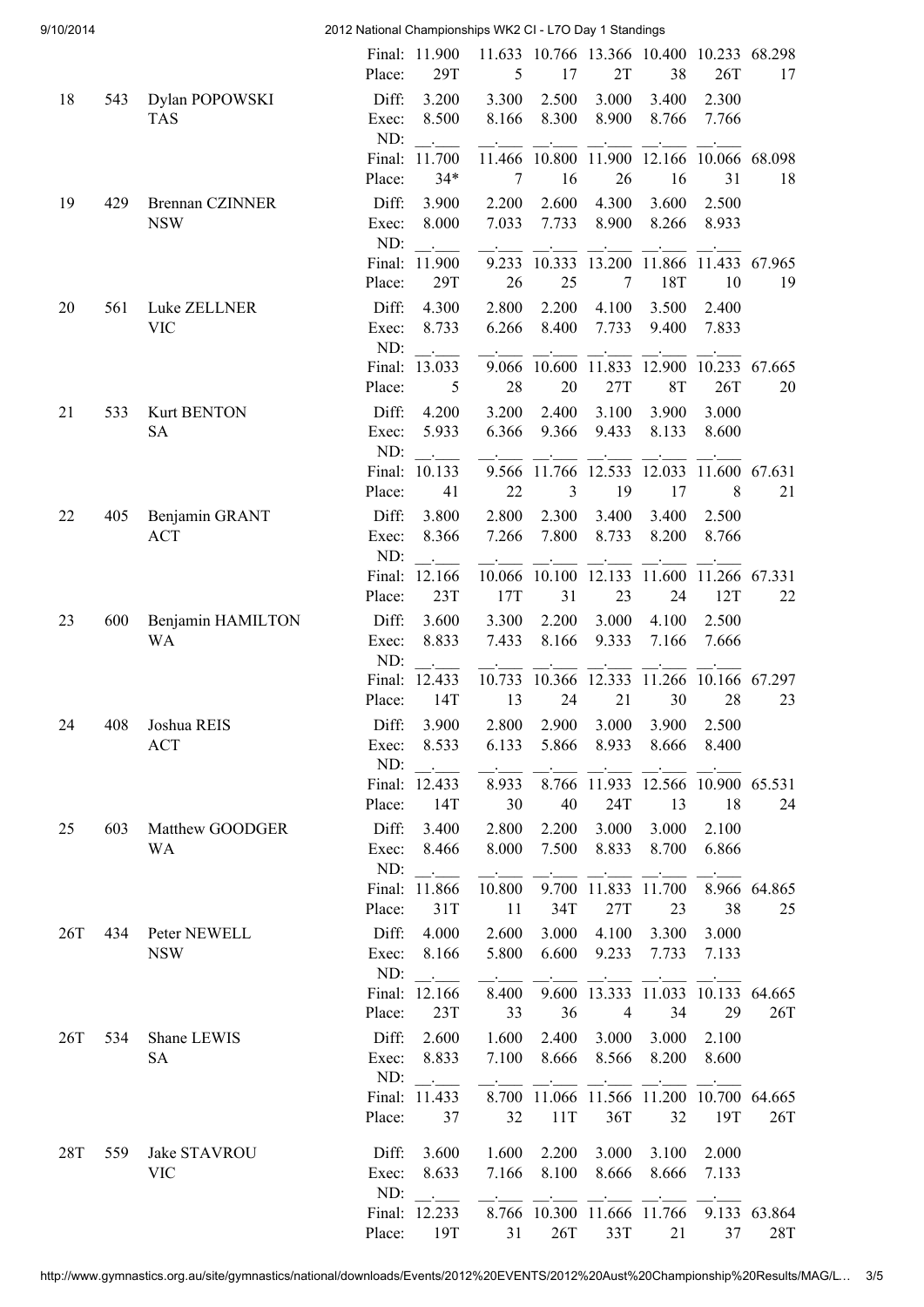| 9/10/2014  |     |                                 | 2012 National Championships WK2 CI - L7O Day 1 Standings |                                    |                           |                          |                                                                                   |                                                                                                                                                                                                                                                                                                                                                                                                                                                                                                                                                   |                      |              |
|------------|-----|---------------------------------|----------------------------------------------------------|------------------------------------|---------------------------|--------------------------|-----------------------------------------------------------------------------------|---------------------------------------------------------------------------------------------------------------------------------------------------------------------------------------------------------------------------------------------------------------------------------------------------------------------------------------------------------------------------------------------------------------------------------------------------------------------------------------------------------------------------------------------------|----------------------|--------------|
| <b>28T</b> | 410 | <b>Ryan HANNS</b><br><b>ACT</b> | Diff:<br>Exec:                                           | 3.600<br>8.333                     | 2.600<br>7.533            | 2.200<br>6.866           | 3.000<br>8.366                                                                    | 3.900<br>7.966                                                                                                                                                                                                                                                                                                                                                                                                                                                                                                                                    | 2.000<br>7.500       |              |
|            |     |                                 | ND:                                                      | $\sim$ $\sim$<br>Final: 11.933     | 10.133                    | 9.066                    | 11.366                                                                            | 11.866                                                                                                                                                                                                                                                                                                                                                                                                                                                                                                                                            |                      | 9.500 63.864 |
|            |     |                                 | Place:                                                   | 28                                 | 16                        | 39                       | 39                                                                                | 18T                                                                                                                                                                                                                                                                                                                                                                                                                                                                                                                                               | 32                   | 28T          |
| 30         | 536 | Thomas WORMWELL                 | Diff:                                                    | 3.700                              | 2.700                     | 2.000                    | 3.000                                                                             | 3.200                                                                                                                                                                                                                                                                                                                                                                                                                                                                                                                                             | 2.200                |              |
|            |     | <b>SA</b>                       | Exec:                                                    | 8.300                              | 7.000                     | 8.733                    | 8.733                                                                             | 7.866                                                                                                                                                                                                                                                                                                                                                                                                                                                                                                                                             | 7.766                |              |
|            |     |                                 | ND:                                                      |                                    |                           |                          |                                                                                   |                                                                                                                                                                                                                                                                                                                                                                                                                                                                                                                                                   | $-1.500$             |              |
|            |     |                                 | Final:                                                   | 12.000                             | 9.700                     | 10.733                   | 11.733                                                                            | 11.066                                                                                                                                                                                                                                                                                                                                                                                                                                                                                                                                            |                      | 8.466 63.698 |
|            |     |                                 | Place:                                                   | 27                                 | 21                        | 18                       | 32                                                                                | 33                                                                                                                                                                                                                                                                                                                                                                                                                                                                                                                                                | 39                   | 30           |
| 31         | 531 | <b>Brenton DICKER</b>           | Diff:                                                    | 3.500                              | 2.100                     | 2.200                    | 3.000                                                                             | 2.500                                                                                                                                                                                                                                                                                                                                                                                                                                                                                                                                             | 2.100                |              |
|            |     | <b>SA</b>                       | Exec:                                                    | 8.833                              | 7.400                     | 7.100                    | 8.666                                                                             | 8.733                                                                                                                                                                                                                                                                                                                                                                                                                                                                                                                                             | 7.300                |              |
|            |     |                                 | ND:                                                      |                                    |                           |                          |                                                                                   |                                                                                                                                                                                                                                                                                                                                                                                                                                                                                                                                                   |                      |              |
|            |     |                                 |                                                          | Final: 12.333                      | 9.500                     | 9.300                    | 11.666 11.233                                                                     |                                                                                                                                                                                                                                                                                                                                                                                                                                                                                                                                                   |                      | 9.400 63.432 |
|            |     |                                 | Place:                                                   | 18                                 | 23                        | 38                       | 33T                                                                               | 31                                                                                                                                                                                                                                                                                                                                                                                                                                                                                                                                                | 35                   | 31           |
| 32         | 562 | Matthew PAYNE                   | Diff:                                                    | 3.300                              | 2.700                     | 2.900                    | 3.000                                                                             | 2.900                                                                                                                                                                                                                                                                                                                                                                                                                                                                                                                                             | 2.000                |              |
|            |     | <b>VIC</b>                      | Exec:<br>ND:                                             | 7.833                              | 4.966                     | 7.633                    | 8.766                                                                             | 8.833                                                                                                                                                                                                                                                                                                                                                                                                                                                                                                                                             | 8.500                |              |
|            |     |                                 |                                                          | <b>Contractor</b><br>Final: 11.133 |                           | 7.666 10.533             | 11.766 11.733                                                                     |                                                                                                                                                                                                                                                                                                                                                                                                                                                                                                                                                   | 10.500 63.331        |              |
|            |     |                                 | Place:                                                   | 39                                 | 38                        | 21T                      | 30T                                                                               | 22                                                                                                                                                                                                                                                                                                                                                                                                                                                                                                                                                | 22                   | 32           |
| 33         | 601 | Isaac MORCOMBE                  | Diff:                                                    | 2.700                              | 2.700                     | 2.100                    | 3.100                                                                             | 3.700                                                                                                                                                                                                                                                                                                                                                                                                                                                                                                                                             | 2.400                |              |
|            |     | <b>WA</b>                       | Exec:                                                    | 8.700                              | 6.333                     | 8.200                    | 9.133                                                                             | 7.033                                                                                                                                                                                                                                                                                                                                                                                                                                                                                                                                             | 7.033                |              |
|            |     |                                 | ND:                                                      | <b>Contractor</b>                  |                           |                          |                                                                                   |                                                                                                                                                                                                                                                                                                                                                                                                                                                                                                                                                   |                      |              |
|            |     |                                 |                                                          | Final: 11.400                      |                           | 9.033 10.300             | 12.233                                                                            | 10.733                                                                                                                                                                                                                                                                                                                                                                                                                                                                                                                                            |                      | 9.433 63.132 |
|            |     |                                 | Place:                                                   | 38                                 | 29                        | 26T                      | 22                                                                                | 37                                                                                                                                                                                                                                                                                                                                                                                                                                                                                                                                                | 33T                  | 33           |
| 34         | 602 | <b>Matthew BRUDER</b>           | Diff:                                                    | 3.400                              | 2.600                     | 2.100                    | 3.000                                                                             | 3.700                                                                                                                                                                                                                                                                                                                                                                                                                                                                                                                                             | 2.000                |              |
|            |     | <b>WA</b>                       | Exec:                                                    | 8.400                              | 5.600                     | 8.133                    | 8.600                                                                             | 7.266                                                                                                                                                                                                                                                                                                                                                                                                                                                                                                                                             | 8.300                |              |
|            |     |                                 | ND:                                                      |                                    |                           |                          |                                                                                   |                                                                                                                                                                                                                                                                                                                                                                                                                                                                                                                                                   |                      |              |
|            |     |                                 | Final:                                                   | 11.800                             | 8.200                     | 10.233                   | 11.600                                                                            |                                                                                                                                                                                                                                                                                                                                                                                                                                                                                                                                                   | 10.966 10.300 63.099 |              |
|            |     |                                 | Place:                                                   | 33                                 | 34                        | 29                       | 35                                                                                | 35                                                                                                                                                                                                                                                                                                                                                                                                                                                                                                                                                | 25                   | 34           |
| 35         | 563 | Max COLLETT                     | Diff:                                                    | 3.200                              | 3.300                     | 2.100                    | 3.000                                                                             | 2.800                                                                                                                                                                                                                                                                                                                                                                                                                                                                                                                                             | 2.300<br>6.933       |              |
|            |     | <b>VIC</b>                      | Exec:<br>ND:                                             | 8.500                              | 6.066                     | 7.466                    | 7.900                                                                             | 8.600                                                                                                                                                                                                                                                                                                                                                                                                                                                                                                                                             |                      |              |
|            |     |                                 |                                                          | Final: 11.700                      | 9.366                     |                          |                                                                                   | 9.566 10.900 11.400 9.233 62.165                                                                                                                                                                                                                                                                                                                                                                                                                                                                                                                  |                      |              |
|            |     |                                 | Place:                                                   | $34*$                              | 25                        | 37                       | 41                                                                                | 25T                                                                                                                                                                                                                                                                                                                                                                                                                                                                                                                                               | 36                   | 35           |
| 36         |     | 535 Thomas LIERSCH              | Diff:                                                    | 4.100                              | 1.400                     | 2.100                    |                                                                                   | 4.100 3.000                                                                                                                                                                                                                                                                                                                                                                                                                                                                                                                                       | 2.400                |              |
|            |     | <b>SA</b>                       | Exec:                                                    | 8.433                              | 5.766                     |                          |                                                                                   | 7.933 8.766 7.233                                                                                                                                                                                                                                                                                                                                                                                                                                                                                                                                 | 8.300                |              |
|            |     |                                 | ND:                                                      | $\sim 10^{10}$ .                   | $-1.500$                  |                          |                                                                                   | $\begin{tabular}{ll} \multicolumn{3}{l} {\begin{tabular}{l} \includegraphics[width=0.4cm]{lbf} \end{tabular}} \hline \multicolumn{3}{l}{ \begin{tabular}{l} \includegraphics[width=0.4cm]{lbf} \end{tabular}} \hline \multicolumn{3}{l}{ \begin{tabular}{l} \includegraphics[width=0.4cm]{lbf} \end{tabular}} \hline \multicolumn{3}{l}{ \begin{tabular}{l} \includegraphics[width=0.4cm]{lbf} \end{tabular}} \hline \multicolumn{3}{l}{ \begin{tabular}{l} \includegraphics[width=0.4cm]{lbf} \end{tabular}} \hline \multicolumn{3}{l}{ \begin{$ |                      |              |
|            |     |                                 |                                                          | Final: 12.533                      |                           |                          |                                                                                   | 5.666 10.033 12.866 10.233 10.700 62.031                                                                                                                                                                                                                                                                                                                                                                                                                                                                                                          |                      |              |
|            |     |                                 | Place:                                                   | 13                                 | 41                        | 32T                      | 12T                                                                               | 39                                                                                                                                                                                                                                                                                                                                                                                                                                                                                                                                                | 19T                  | 36           |
| 37         |     | 406 Hugh ELLIOTT                | Diff:                                                    | 3.500                              | 1.500                     | 2.300                    | 3.000                                                                             | 3.100                                                                                                                                                                                                                                                                                                                                                                                                                                                                                                                                             | 2.500                |              |
|            |     | ACT                             | Exec:                                                    | 8.733                              | 6.733                     |                          |                                                                                   | 8.366 8.233 8.266                                                                                                                                                                                                                                                                                                                                                                                                                                                                                                                                 | 6.933                |              |
|            |     |                                 |                                                          | ND: $\qquad$<br>Final: 12.233      | $-1.500$                  | $-$                      | $\mathcal{L}^{\mathcal{L}}(\mathcal{L}^{\mathcal{L}}(\mathcal{L}^{\mathcal{L}}))$ | 6.733 10.666 11.233 11.366                                                                                                                                                                                                                                                                                                                                                                                                                                                                                                                        |                      | 9.433 61.664 |
|            |     |                                 | Place:                                                   | 19T                                | 40                        | 19                       | 40                                                                                | 28                                                                                                                                                                                                                                                                                                                                                                                                                                                                                                                                                | 33T                  | 37           |
| 38         | 407 | Jacob BRIGGS                    | Diff:                                                    | 4.200                              |                           | 2.200 2.900              |                                                                                   | 4.100 3.900                                                                                                                                                                                                                                                                                                                                                                                                                                                                                                                                       | 2.700                |              |
|            |     | <b>ACT</b>                      | Exec:                                                    | 8.633                              |                           |                          | 5.166 8.166 8.466 7.033                                                           |                                                                                                                                                                                                                                                                                                                                                                                                                                                                                                                                                   | 4.000                |              |
|            |     |                                 |                                                          | ND: $\qquad \qquad$                | $\sim 10^{-10}$ m $^{-1}$ |                          |                                                                                   |                                                                                                                                                                                                                                                                                                                                                                                                                                                                                                                                                   |                      |              |
|            |     |                                 |                                                          | Final: 12.833                      |                           |                          |                                                                                   | 7.366 11.066 12.566 10.933                                                                                                                                                                                                                                                                                                                                                                                                                                                                                                                        |                      | 6.700 61.464 |
|            |     |                                 |                                                          | Place: 7T                          |                           | 39 11T                   | 18                                                                                | 36                                                                                                                                                                                                                                                                                                                                                                                                                                                                                                                                                | 41                   | 38           |
|            |     |                                 |                                                          |                                    |                           |                          |                                                                                   |                                                                                                                                                                                                                                                                                                                                                                                                                                                                                                                                                   |                      |              |
| 39         | 409 | Julian OLIVER<br><b>ACT</b>     | Diff:<br>Exec:                                           | 4.000<br>7.866                     | 2.300<br>5.500            | 2.100<br>5.233           |                                                                                   | 3.000 3.700 3.000<br>8.766 7.700                                                                                                                                                                                                                                                                                                                                                                                                                                                                                                                  | 7.433                |              |
|            |     |                                 | ND:                                                      | $\mathbb{R}^n$ . $\mathbb{R}^n$    | $\overline{\phantom{a}}$  | $\overline{\phantom{a}}$ |                                                                                   |                                                                                                                                                                                                                                                                                                                                                                                                                                                                                                                                                   |                      |              |
|            |     |                                 |                                                          | Final: 11.866                      | 7.800                     |                          |                                                                                   | <u> The Common School (1989)</u><br>7.333 11.766 11.400 10.433 60.598                                                                                                                                                                                                                                                                                                                                                                                                                                                                             |                      |              |
|            |     |                                 | Place:                                                   | 31T                                | 36                        | 41                       | 30T                                                                               | 25T                                                                                                                                                                                                                                                                                                                                                                                                                                                                                                                                               | 23                   | 39           |
| 40         | 532 | <b>James PATTERSON</b>          | Diff:                                                    | 3.500                              | 2.200                     | 2.100                    | 3.100                                                                             | 2.300                                                                                                                                                                                                                                                                                                                                                                                                                                                                                                                                             | 2.000                |              |
|            |     | <b>SA</b>                       | Exec:                                                    | 8.600                              | 6.933                     |                          |                                                                                   | 7.600 8.433 7.733 7.566                                                                                                                                                                                                                                                                                                                                                                                                                                                                                                                           |                      |              |